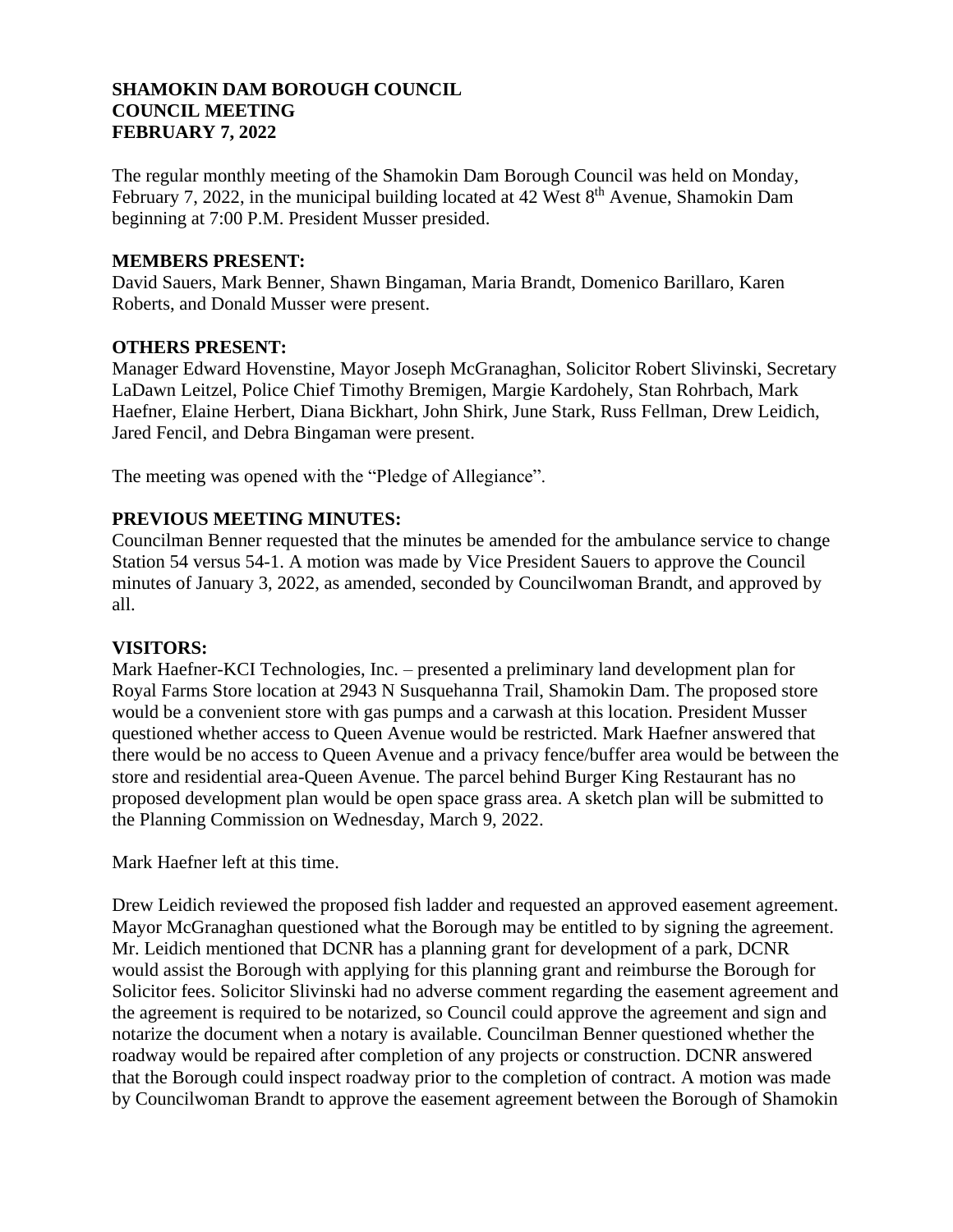### **Shamokin Dam Borough Council Page 2 February 7, 2022**

Dam and the Department of Conservation and Natural Resources (DCNR), seconded by Councilwoman Roberts, roll call vote called: Don-Yes, Mark-Yes, Maria-Yes, Domenico-Yes, Karen-Yes, Shawn-Yes, Dave-Yes. 7-Yes, 0-No

Drew Leidich and DCNR representatives left at this time.

John Shirk, newly elected Fire Chief for a two-year term, reviewed call reports for year 2021, introduced himself to Council and explained that the fire company will be training for approval to carry Narcan for drug overdoses.

Dr. Michael Dunigan questioned whether Council had any questions after review of the 2020 financial statements. Dr. Dunigan mentioned that a feasibility study will be done regarding the use of fire trucks with the help of Fire Chief Shirk before the end of the year.

John Shirk and Dr. Michael Dunigan left at this time.

# **COMMUNICATIONS:**

KOEZ Approval Letters – Manager Hovenstine reviewed the KOEZ for Sunbury Generation site, currently three sites (Sunbury Generation, INSA, Hummel Station) receive that waiver that remains for two more years. Sunbury Generation may request an extension on the KOEZ.

# **OTHER BUSINESS:**

Resolution 2022-2, County Liquid Fuel – A motion was made by Councilman Barillaro to adopt Resolution 2022-2, application for County aid to purchase salt and/or anti-skid material for Borough streets in the amount of \$1,435.00, seconded by Councilman Benner, and approved by all.

Resolution 2022-3, Disposal of Municipal Records – A motion was made by Vice President Sauers to adopt Resolution 2022-3, authorizing destruction of disposal of certain municipal records, seconded by Councilman Benner, and approved by all.

Exonerate Deann Lockcuff, 2021 Taxes – Secretary Leitzel stated that the 2021 Delinquent Real Estate Taxes will be sent to the Snyder County Tax Claim Bureau and the 2021 Delinquent Per Capita Taxes will be sent to the Statewide Tax Recovery for collection. A motion was made by Councilman Benner to exonerate the Tax Collector Deann Lockcuff from collection of the delinquent 2021 real estate and the delinquent 2021 per capita taxes, seconded by Councilman Barillaro, and approved by all.

# **MAYORS REPORT:**

Police Report – Police Chief Bremigen presented the January police report.

Mayor McGranaghan and Police Chief Bremigen toured the updated Sunbury police department station and recommended that the Manager tour the station for possible ideas for the future renovations at the Borough office.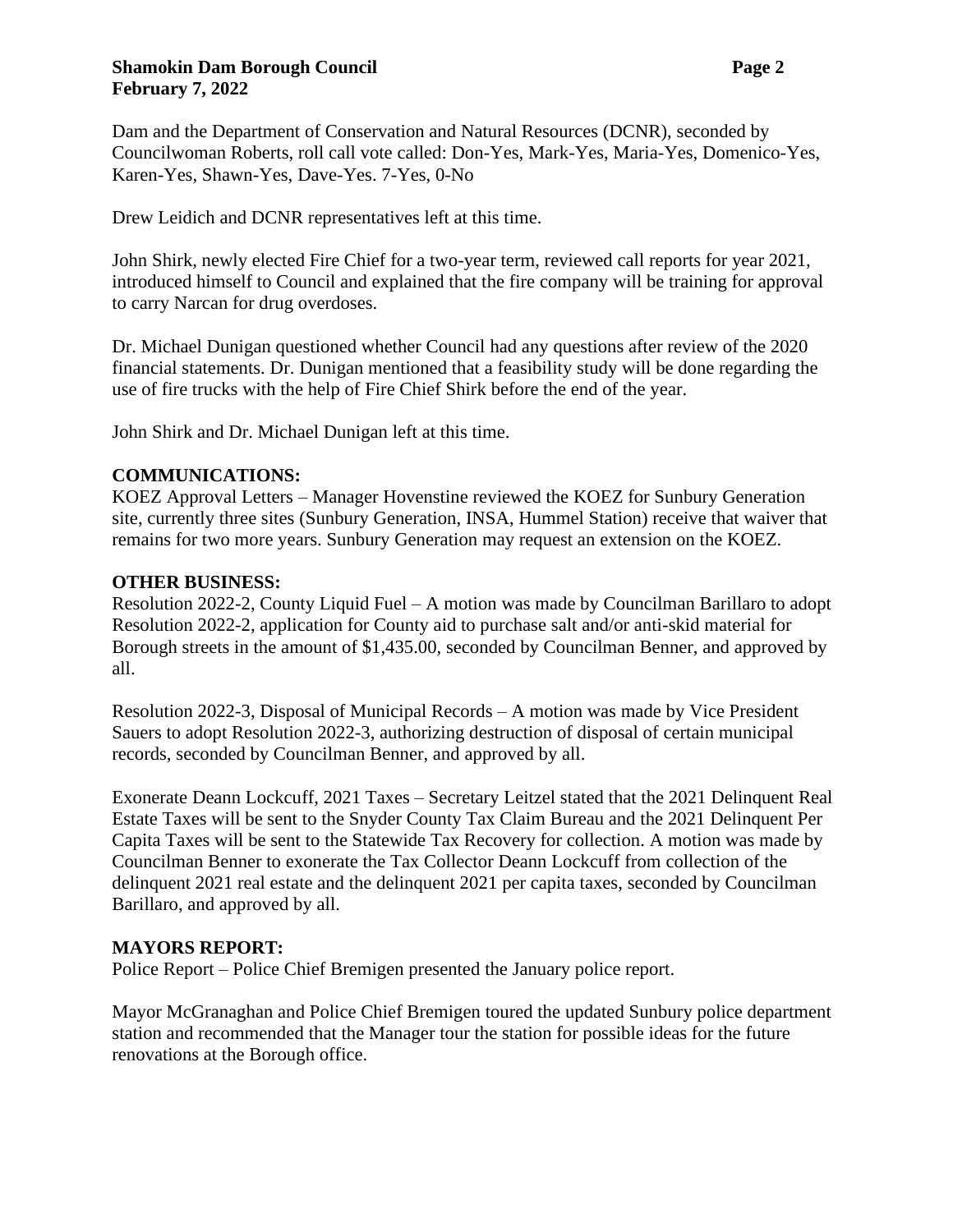### **Shamokin Dam Borough Council Page 3 February 7, 2022**

Nathan Fisher resigned as a patrolman at the police department and thanked the Borough for the opportunity to serve. Resignation was dated January 16, 2022 effective immediately.

Police Chief Bremigen left at this time.

Mayor McGranaghan reported that PPL will be installing the automatic switch in April 2022, the switch will assist with power outages in the Orchard Hills area.

Property Maintenance Update – The property located at 3517 North Old Trail had a house fire, no update to report. The Mayor reported that Central Keystone COG was contacted regarding the condition of the property located at 3718&3720 North Old Trail, however Central Keystone COG hasn't been in contact with the owner yet. Police Chief Bremigen will contact Joe Nevo regarding the parking lot condition.

# **MANAGERS REPORT:**

MMO Statements – Pension MMO – The Non-Uniform Pension Plan Obligation to be paid by the Borough for 2022 is \$56,910.00 and the Police Pension Plan Obligation to be paid by the Borough for 2022 is \$25,472.00 due December 31, 2022. These obligations do not consider the anticipated state aid reimbursement. The Borough will pay this obligation after state aid is received in September.

Filter Inspection – The annual DEP required filter inspection was done on January 25, 2022.

DEP Reports – Chapter 94 Report Submission – The calendar year 2021 Chapter 94 Report was submitted and accepted to Gannett Fleming for ESCRA, which reviews the flows and loads of the Borough sewer system. The Act 110 report, which is an annual water withdraw and consumption report, was filed with DEP.

I&I Inspections –Inflow & Infiltration Committee was formed and meets every other month. Manager Hovenstine suggested that the Borough have inspections and mapping of the sewer system. The Manager will have information in the spring newsletter. Some discussion suggested that sewer lines need inspected as a process of selling property.

A Zoning Hearing Board will be held on Thursday, February 17, 2022 for a use variance for property located at 2972 North Old Trail. Applicant required a variance from a use restriction within the R-2 zone for construction of three additional residential units.

# **SOLICITOR REPORT:**

Solicitor Slivinski reviewed with Council the procedure to annex Borough owned property located at 111 W  $11<sup>th</sup>$  Avenue in Monroe Township. A petition must be signed by a minimum of 33 registered voters of Shamokin Dam and a minimum of 90 registered voters of Monroe Township and filed with the County Board of Elections to have the referendum question on the official ballot for the 2022 general election. The Solicitor suggested having someone at the primary election in May to request signatures in Monroe Township. President Musser questioned whether a letter should be sent to Monroe Township Supervisors regarding this property situation. The Solicitor will send correspondence to Monroe Township supervisors.